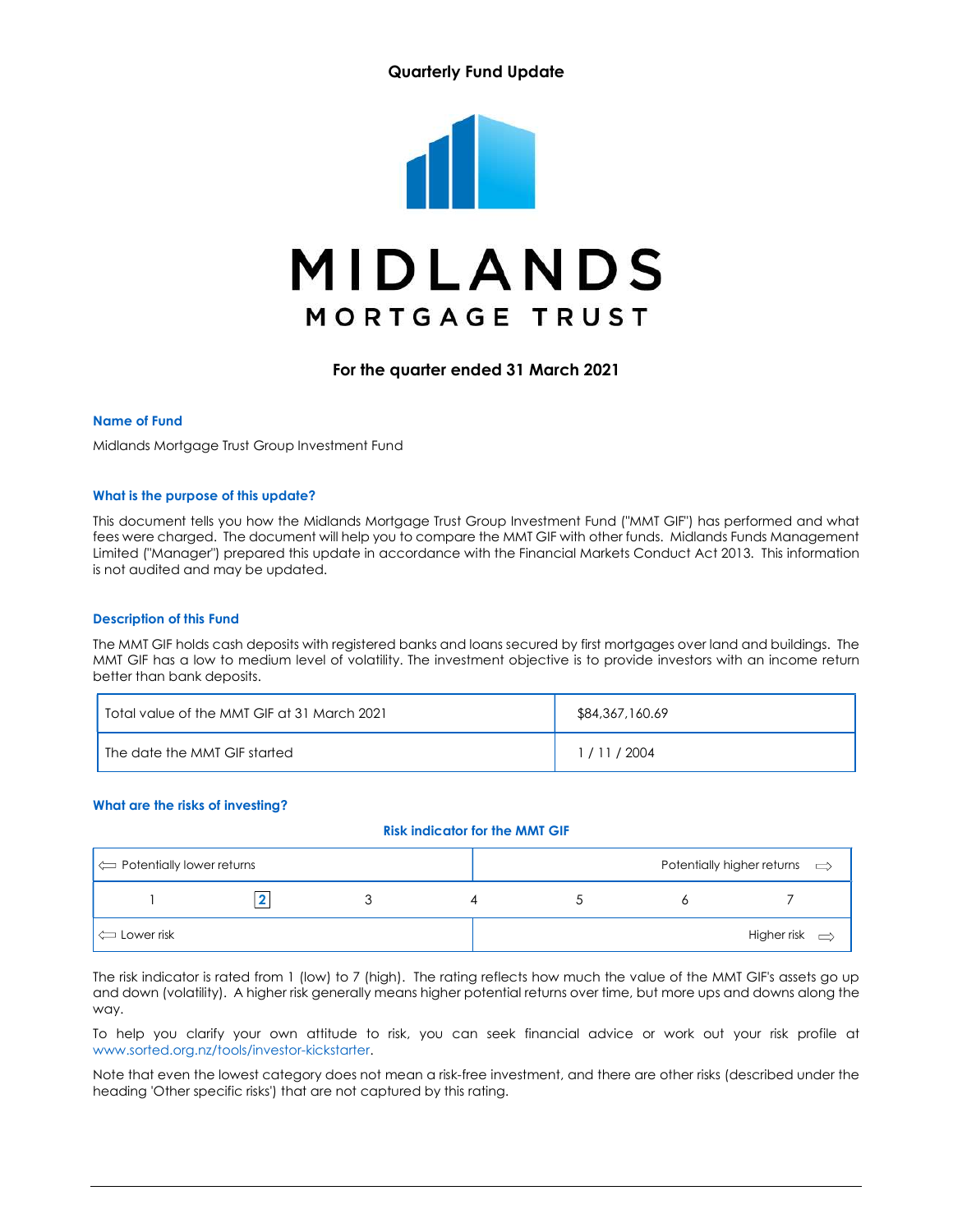This risk indicator is not a guarantee of a fund's future performance. The risk indicator is based on the returns data for the 5 year period ending 31 March 2021. While risk indicators are usually relatively stable, they do shift from time to time. The risk indicator will be updated in future fund updates.

See the Product Disclosure Statement (PDS) for more information about the risks associated with investing in the MMT GIF.

#### How has the Fund Performed?

|                                                                | Average over past 5 years | Past year |
|----------------------------------------------------------------|---------------------------|-----------|
| <b>Annual return</b><br>(after deductions for charges and tax) | 4.93%                     | 4.29%     |
| Annual return<br>(after deductions for charges but before tax) | 4.93%                     | 4.29%     |

The MMT GIF does not pay tax on investor income, it does however deduct withholding tax from individual investor returns at their elected withholding tax rate. See the PDS for more information on tax.

The Financial Markets Conduct (Market Index) Exemption Notice 2018 came into force on 17 July 2018. MMT is exempted from the requirement of providing market index comparisons, as there is no appropriate comparative market index and no suitable comparable peer group index for the MMT GIF against which to assess either movements in the market in relation to return from the assets in which MMT invests or the performance of MMT GIF as a whole. Refer to document titled 'No Market or Peer Group Indices' disclosed on the offer register as '20181029 Midlands Market Index Exemption.pdf'.



# Annual Return Graph

### Previous complete disclosure years

The graph shows the MMT GIF annual return after charges and tax for each of the last 10 years ending 31 March, up to 31 March 2021. The last bar shows the average annual return over the last 10 years, up to 31 March 2021.

Important: This does not tell you how the fund will perform in the future.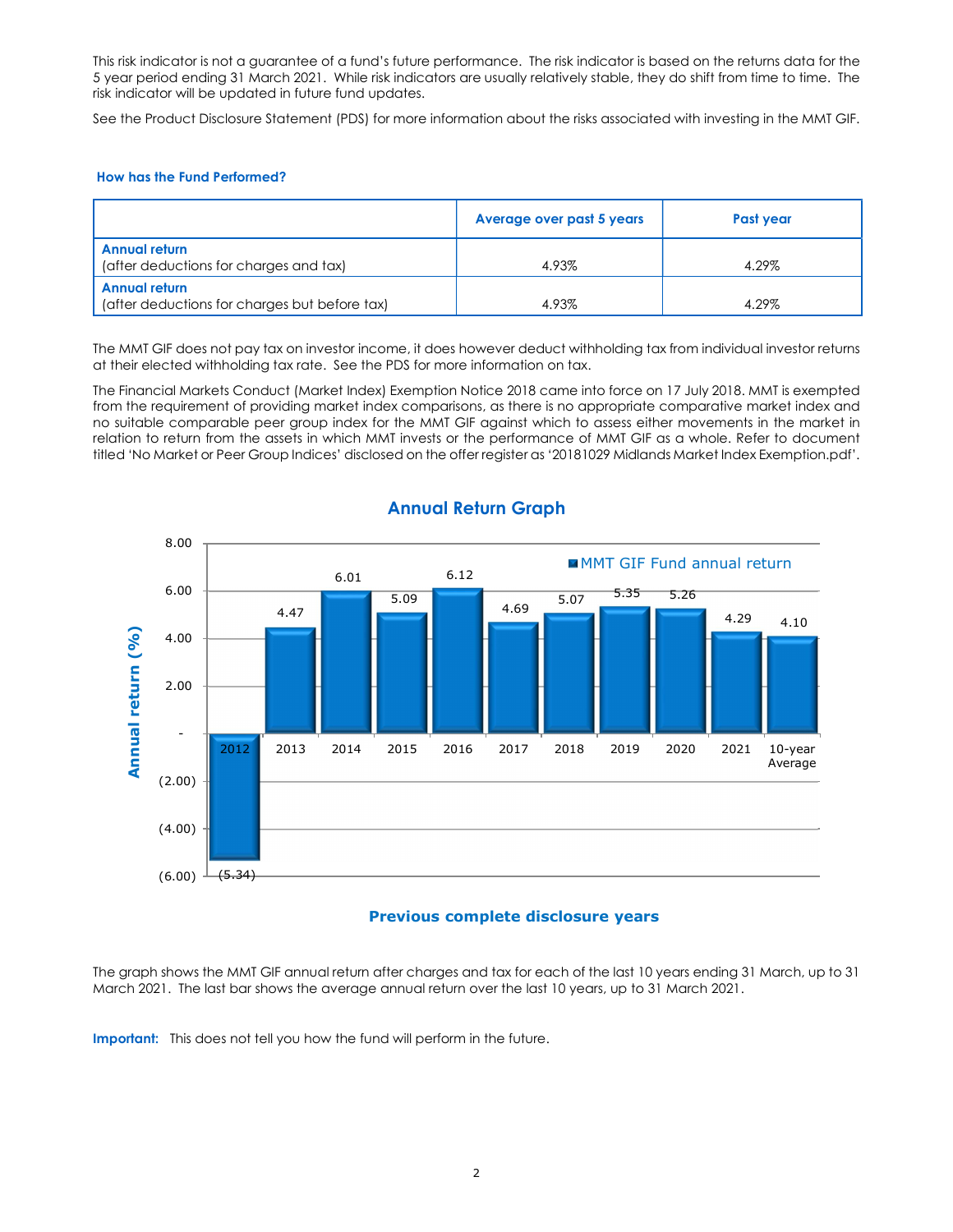#### What fees are investors charged?

Investors in the MMT GIF are charged fund charges. In the year to 31 March 2020 these were:

|                                                           | % of net asset value |
|-----------------------------------------------------------|----------------------|
| <b>Total MMT GIF charges <math>[A = B + C]</math></b>     | 2.11%                |
| Which are made up of -                                    |                      |
| Total management and administration charges $[B = D + E]$ | 2.11%                |
| Including -                                               |                      |
| Manager's basic fee [D]                                   | 1.75%                |
| Other management and administration charges [E]           | 0.36%                |
| <b>Total performance-based fees [C]</b>                   | Nil                  |
|                                                           |                      |
| <b>Other charges</b>                                      | Nil                  |

The above fees are exclusive of GST and represent the actual fees charged for the year.

Investors may also be charged individual action fees for specific actions or decisions (for example, for withdrawing from or switching funds). Such See the PDS for more information about those fees.

#### Example of how this applies to an investor

Small differences in fees and charges can have a big impact on your investment over the long term.

Jane had \$10,000 in the fund at the start of the year and did not make further contributions. At the end of the year, Jane received a return after fund charges were deducted of \$537 (that is 5.37% of her initial \$10,000). Jane paid no other charges. This gives Jane a total return of \$537 for the year before the deduction of withholding tax at her elected withholding tax rate.

#### What does the Fund invest in?

This shows the types of assets that the MMT GIF invests in.



Unlisted property is first-ranking mortgages secured over New Zealand properties.

Cash and cash equivalents are on-call deposits with New Zealand registered banks and term deposits of under 95 days with New Zealand registered banks. The cash holding is currently above the target investment mix.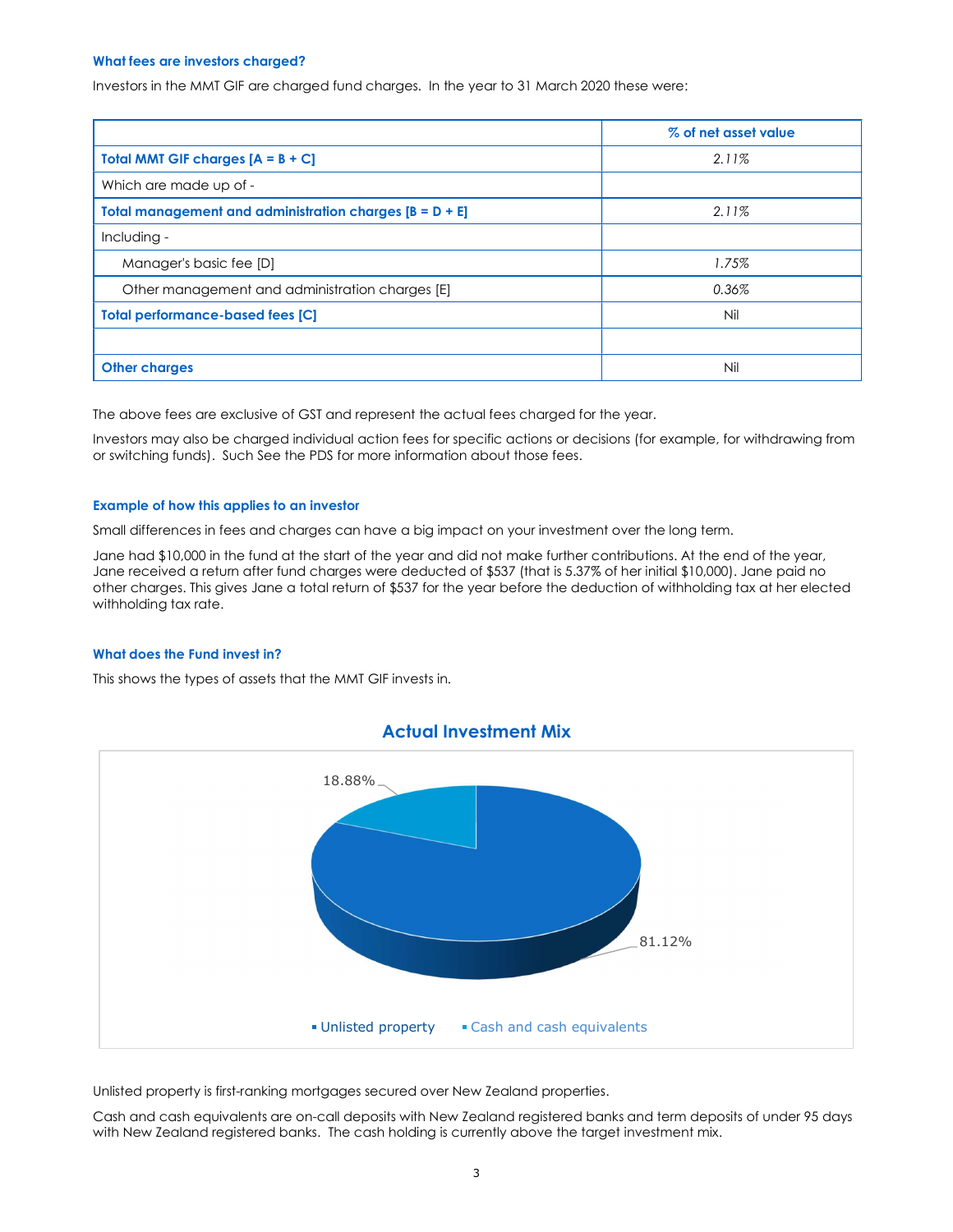# Top 10 Investments

|                       |             |                      | % of fund  |                   |                |                      |
|-----------------------|-------------|----------------------|------------|-------------------|----------------|----------------------|
| <b>Asset name</b>     |             |                      | net assets | <b>Type</b>       | <b>Country</b> | <b>Credit rating</b> |
|                       |             |                      |            | Cash and cash     |                |                      |
| Call Account          |             |                      | 8.92%      | equivalents       | NZ             | $AA-$                |
|                       |             |                      |            | Cash and cash     |                |                      |
| <b>Term Deposit</b>   |             |                      | 3.51%      | equivalents       | NZ             | AA-                  |
| 11907135.1            | Commercial  | Waikato              | 3.27%      | Unlisted property | NZ             | unrated              |
| 12053664.1            | Commercial  | Bay of Plenty        | 3.08%      | Unlisted property | NZ             | unrated              |
| 12041378.7            | Residential | Waikato              | 2.63%      | Unlisted property | NZ             | unrated              |
| 11588890.3            | Residential | Auckland             | 2.62%      | Unlisted property | NZ             | unrated              |
| 11945351.2            | Residential | Auckland             | 2.18%      | Unlisted property | NZ             | unrated              |
| 11618757.2            | Residential | Auckland             | 1.99%      | Unlisted property | NZ             | unrated              |
| 11723312.3            | Rural       | Bay of Plenty        | 1.93%      | Unlisted property | NZ             | unrated              |
| 12068099.3            | Residential | <b>Bay of Plenty</b> | 1.91%      | Unlisted property | NZ             | unrated              |
| <b>Total value of</b> |             |                      |            |                   |                |                      |
| top 10 assets         |             |                      | 32.03%     |                   |                |                      |

The total value of the 10 individual assets as a percentage of the net asset value of the fund is 32.03%.

| <b>VEAT CISAINER</b> |                         |          |               |                                                          |       |               |  |
|----------------------|-------------------------|----------|---------------|----------------------------------------------------------|-------|---------------|--|
| <b>Name</b>          | <b>Current position</b> | Years    | <b>Months</b> | <b>Previous position</b>                                 | Years | <b>Months</b> |  |
|                      | Chairman of Loans       |          |               | Consultant                                               |       |               |  |
| Dinah Kennedy        | Committee               | 0        | 6             | <b>Bramwell Grossman Lawyers</b>                         | 28    | 0             |  |
|                      |                         |          |               | Consultant                                               |       |               |  |
| Preston Bulfin       | Loans Committee         | 16       | 4             | <b>Halliwells Solicitors</b>                             | 49    | $\Omega$      |  |
| John Campbell        | Loans Committee         | 16       | 4             | Partner Davidson Armstrong<br>and Campbell Lawyers       | 35    | 0             |  |
| Anton Douglas        | <b>CEO</b>              | $\Omega$ |               | Chief Investment Officer<br>Credit Suisse EM Credit Fund |       | 0             |  |
|                      |                         |          |               | <b>Director</b>                                          |       |               |  |
| Mark Hardman         | Senior Loans Manager    | 2        |               | Hawke's Bay Debt Advisory                                |       | 3             |  |

# Key Personnel

### Additional information

The Manager has prepared this additional information in accordance with the Financial Markets Conduct (Managed Funds - Loan Disclosure Requirements) Exemption Notice 2019.





This graph shows the composition of the MMT GIF's assets as a percentage according to asset types.